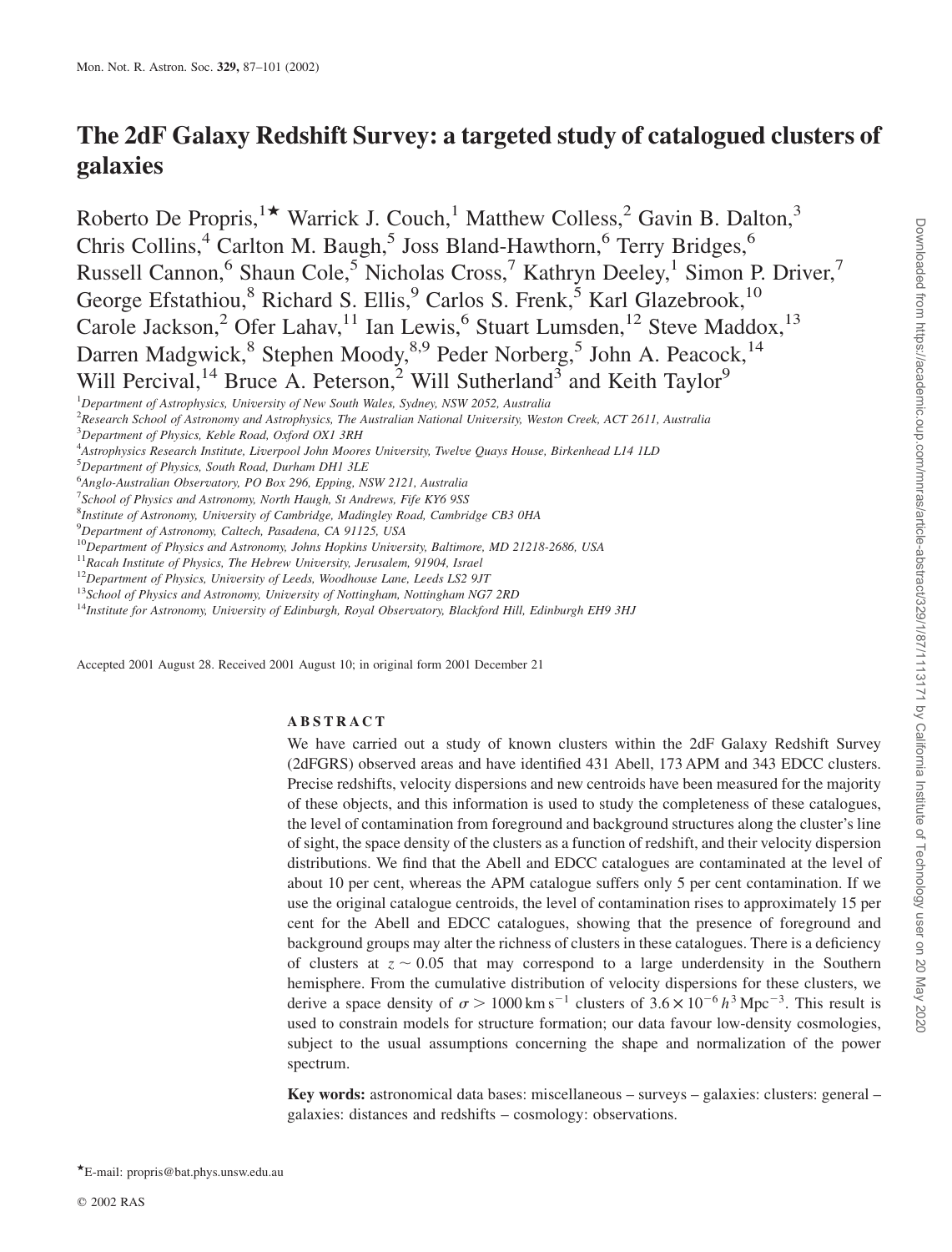## 1 INTRODUCTION

Rich clusters of galaxies are tracers of large-scale structure on the highest density scales, and therefore are important and conspicuous 'signposts' of its formation and evolution. While observational studies of the structure and dynamics of rich clusters have by practical necessity had to assume them to be isolated, spherically symmetric systems, recent massive N-body simulations of largescale structure growth (e.g., the VIRGO consortium; Colberg et al. 1998) have shown a much more complex picture. Clusters are seen to be located at the intersections of the intricate pattern of sheets, filaments and voids that make up the galaxy distribution. They are formed through the episodic accretion of smaller groups and clusters via collimated infall along the filaments and walls (e.g. Dubinski 1998, and references therein). As a result of this process, the large-scale structure that surrounds the cluster gets imprinted upon it, both structurally (on smaller scales) and dynamically.

Testing the predictions of the theoretical work, observationally, has not been easy, since it requires large quantities of photometric and (in particular) spectroscopic data covering entire clusters and their surrounding regions. However, with the 2dF Galaxy Redshift Survey (2dFGRS) (Colless 1998; Maddox et al. 1998) – the largest survey of its kind to be undertaken – this problem can be addressed in a significant way. The large  $({\sim}10^7 h^{-3}$  Mpc<sup>3</sup>) and continuous volumes of space mapped by the survey, together with its close to one-in-one sampling of the galaxy population, will ensure that it includes a large and representative collection of rich clusters, each of which is well sampled spatially over the desired large regions. Ultimately, when the survey is complete, it will be used in itself to generate a new 3D-selected catalogue of rich clusters, using automated and objective detection algorithms.

The main purpose of this paper is to undertake a preliminary study of catalogued clusters using these data, and to take a first look at such issues as the reality of 2D-selected clusters such as those in the Abell catalogue, the incidence of serious projection effects and contamination by foreground and background systems, and the space density of clusters and its variation as a function of redshift, richness and cluster velocity dispersion. An additional by-product of the paper is to present new redshift and velocity dispersion measurements for the clusters, updating existing data in some cases and providing completely new data in others. This will be used as the basis catalogue for an analysis of composite cluster galaxy luminosity functions and their variation with cluster properties, spectrophotometric indices and their dependence on local density, the star formation rates of galaxies in clusters and their surroundings; the X-ray temperature – velocity dispersion relation, and a study of bulk rotation in clusters and other applications, which will be presented in separate papers. In addition, this study will help define the nature of Abell clusters in 3D space, so that objective cluster-finding algorithms (to be applied to the 2dF data base upon completion of the survey) may be tailored to recover this catalogue.

Our focus on the space density of clusters is motivated by the fact that the abundance of clusters provides a probe of the amplitude of the fluctuation power spectrum on characteristic scales of approximately  $10 h^{-1}$  Mpc – corresponding to the typical cluster mass of  $\sim 5 \times 10^{14} h^{-1} M_{\odot}$ . Once the average density is determined, the cluster abundance can provide constraints on the shape of the power spectrum. A well-known example of this is the observation that the standard cold dark matter (CDM) model, normalized to match the cosmic microwave background anisotropies from the COBE experiment, predicts an abundance of clusters in excess by one order of magnitude over the observations.

The cluster mass function may therefore be exploited as a cosmological test; however, determination of cluster masses is generally difficult. For this reason, the distribution of velocity dispersions has often been used as a surrogate (e.g. Crone & Geller 1995). In particular, the more massive, higher velocity dispersion clusters are less likely to suffer from biases and incompleteness, and their space density may provide constraints on models for the formation of large-scale structure. Previous work indicates that clusters with  $\sigma > 1000 \text{ km s}^{-1}$  are relatively rare (e.g. Mazure et al. 1996, and references therein). Depending on the normalization and shape of the fluctuation spectrum, this can be used to constrain cosmological parameters. In most common models, the rarity of these objects is taken to imply a low value of the matter density.

The plan of the paper is as follows. In Section 2 we give a brief overview of the 2dFGRS observations. Section 3 then describes the selection of clusters for this study, and how the members in each were identified using the 2dFGRS data; we derive redshifts and velocity dispersions for a sample of objects with adequate data. In Section 4 we address the issues of contamination of the cluster catalogues and selection of appropriate samples for comparison with theoretical models. This is followed in Section 5 by a determination of the space density of the different sets of catalogued clusters studied here, and then in Section 6 we analyse this quantity as a function of cluster velocity dispersion, comparing it with cosmological models. Finally, a summary of our results is given in Section 7. A cosmology with  $H_0 = 100 h \text{ km s}^{-1} \text{ Mpc}^{-1}$ and  $\Omega_0 = 1$  is adopted throughout this paper.

#### 2 OBSERVATIONS

The observational parameters of the 2dFGRS are described in detail elsewhere (Colless et al. 2001), and so only a brief summary is given here. The primary goal of the 2dFGRS is to obtain redshifts for a sample of 250 000 galaxies contained within two continuous strips (one in the northern and the other in the southern Galactic cap regions) and 100 random fields, totalling  $\sim$  2000 deg<sup>2</sup> in area, down to an extinction-corrected magnitude limit of  $b<sub>I</sub> = 19.45$ . The input catalogue for the survey is based on the APM catalogue published by Maddox et al. (1990a,b), with modifications as described by Maddox et al. (in preparation).

Observations are carried out at the 3.9-m Anglo-Australian Telescope (AAT), using the Two-degree Field (2dF) spectrograph, a fibre-fed instrument capable of obtaining spectra for 400 objects simultaneously over a two-degree field (diameter). The instrument is described by Lewis et al. (in preparation). For the 2dFGRS,  $300$  line mm<sup>-1</sup> gratings blazed in the blue are used, yielding a resolution of  $\sim$ 9 Å FWHM and a wavelength range of 3500–7500 Å. To date, the observing efficiency, accounting for weather losses and instrument down-time, has averaged  $\sim$  50 per cent, with the overall redshift completeness running at  $\sim$ 95 per cent, based on a typical exposure time (per field) of 3600 s. The spectra are all pipeline-reduced at the telescope, with redshifts being measured using a cross-correlation method and subject to visual verification in which a quality index  $Q$ , which ranges between 1 (unreliable) and 5 (of highest quality), is assigned to each measurement. As of 2001 July, we had collected 195 497 unique redshifts, including 173 084 galaxies with good-quality spectra (the sample used here). The balance of objects consists of galaxies with poor spectra and stars misclassified as galaxies.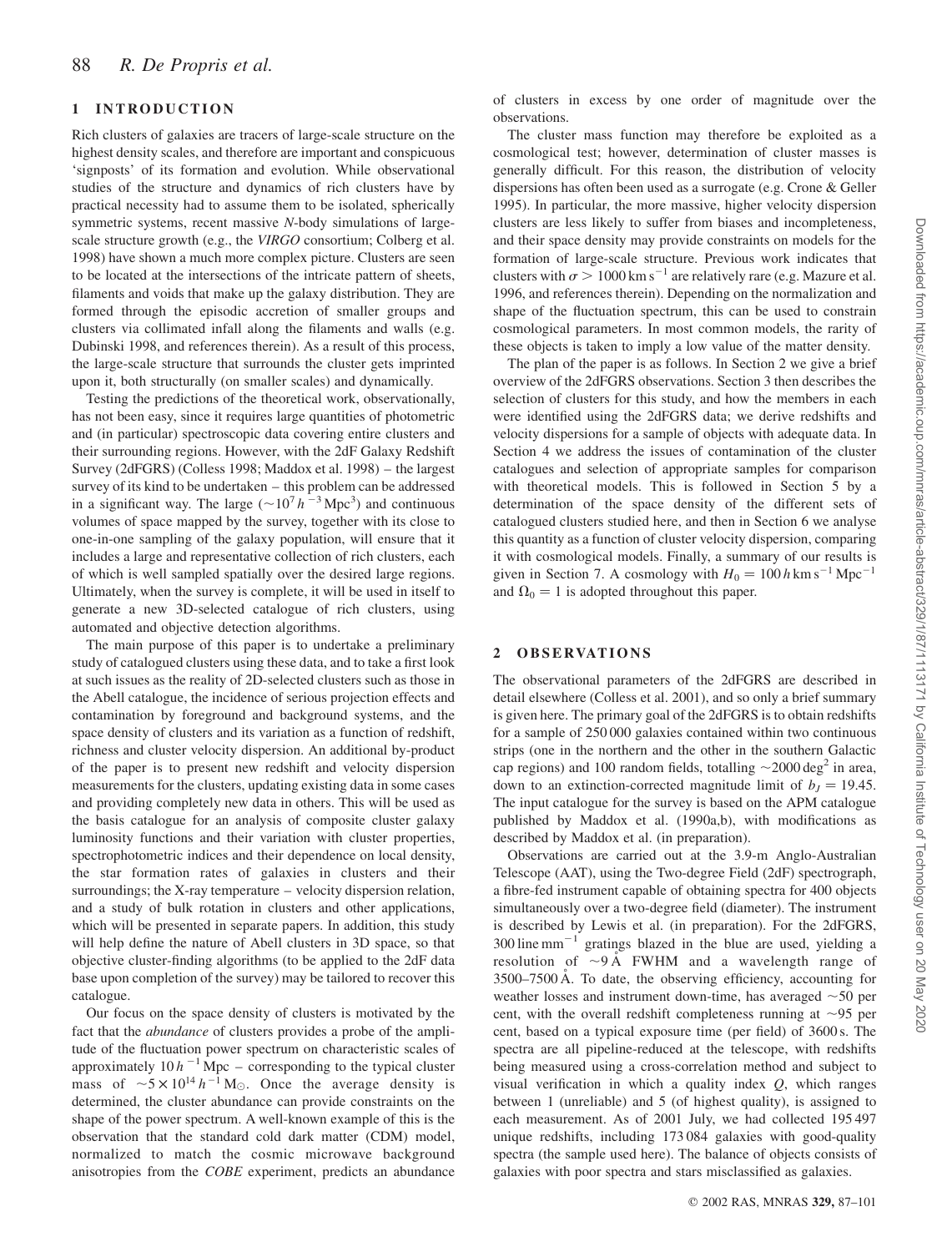2dFGRS: rich galaxy clusters

2dFGRS: rich galaxy clusters

89

| Cluster ID | APM #    | EDCC <sup>#</sup> | RA (1950)   | Dec (1950)    | Previous $cz$ | 2dF cz   | Error    | $\sigma$ | $error (+ve)$ | $error(-ve)$ | Number                   | Completeness | Notes          |
|------------|----------|-------------------|-------------|---------------|---------------|----------|----------|----------|---------------|--------------|--------------------------|--------------|----------------|
| Abell 0015 | 030      | 419               | 00:12:46.96 | $-26:19:38.2$ | 37204         | 36035    | 149      | 497      | 167           | 115          | 11                       | 0.54         |                |
| Abell 0118 | $\cdots$ | 495               | 00:52:32.38 | $-26:38:45.9$ | 34416         | 34283    | 157      | 725      | 160           | 117          | 23                       | 0.58         |                |
| Abell 0157 | $\cdots$ | $\cdots$          | 01:08:45.20 | $-14:44:28.5$ | 30999         | 31167    | $\cdots$ | 392      | $\ldots$      | $\cdots$     | 9                        | $\cdots$     |                |
| Abell 0159 | $\cdots$ | $\cdots$          | 01:09:30.00 | $-15:22:00.0$ | $\cdots$      | $\ldots$ | $\cdots$ | $\cdots$ | $\cdots$      | $\cdots$     |                          | $\cdots$     |                |
| Abell 0176 | $\cdots$ | $\cdots$          | 01:17:04.46 | $-08:24:39.2$ | $\cdots$      | 41317    | $\cdots$ | 304      | $\cdots$      | $\cdots$     | 9                        | $\ldots$     |                |
| Abell 0206 | $\cdots$ | 562               | 01:26:07.79 | $-25:52:48.8$ | $\cdots$      | 61876    | $\cdots$ | 553      | $\cdots$      | $\cdots$     | 6                        | 0.56         |                |
| Abell 0210 | $\cdots$ | 569               | 01:29:52.03 | $-26:15:38.2$ | $\cdots$      | 40638    | 213      | 854      | 226           | 155          | 17                       | 0.82         |                |
| Abell 0214 | $\cdots$ | $\cdots$          | 01:32:19.25 | $-26:22:29.0$ | $\cdots$      | 40140    | $\cdots$ | 449      | $\cdots$      | $\cdots$     | 9                        | 0.82         | $\overline{2}$ |
| Abell 0214 | $\cdots$ | 576               | 01:32:02.54 | $-26:21:39.7$ | 47877         | 48019    | $\cdots$ | 629      | $\cdots$      | $\cdots$     | 8                        | 0.82         |                |
| Abell 0264 | $\cdots$ | 598               | 01:49:35.05 | $-26:02:11.8$ | 43170         | 41997    | 94       | 303      | 117           | 98           | 15                       | 0.73         |                |
| Abell 0297 | $\cdots$ | 613               | 01:59:48.73 | $-25:50:34.4$ | $\cdots$      | 60049    | $\cdots$ | 1310     | $\cdots$      | $\cdots$     | 8                        | 0.60         |                |
| Abell 0325 | $\cdots$ | 634               | 02:13:08.56 | $-25:18:10.5$ | $\cdots$      | $\ldots$ | $\cdots$ | $\ldots$ | $\cdots$      | $\cdots$     | $\overline{\phantom{0}}$ | 0.29         |                |
| Abell 0327 | $\cdots$ | 633               | 02:10:37.13 | $-26:22:38.1$ | $\cdots$      | 51025    | $\cdots$ | 424      | $\cdots$      | $\cdots$     | 6                        | 0.61         |                |
| Abell 0368 | $\cdots$ | 673               | 02:35:12.00 | $-26:43:00.0$ | $\ldots$      | $\dots$  | $\cdots$ | $\cdots$ | $\cdots$      | $\cdots$     |                          | 0.79         |                |
| Abell 0389 | 305      | 699               | 02:49:12.12 | $-25:08:57.7$ | 33966         | 34085    | 118      | 667      | 90            | 115          | 35                       | 0.55         |                |
| Abell 0419 | $\cdots$ | 729               | 03:06:03.57 | $-23:52:55.4$ | 19846         | 21021    | 182      | 1147     | 136           | 173          | 41                       | 0.28         | 3,4            |
| Abell 0890 | $\cdots$ | $\cdots$          | 09:50:30.00 | $-04:36:00.0$ | $\ldots$      | $\cdots$ | $\cdots$ | $\cdots$ | $\cdots$      | $\cdots$     | $\overline{\phantom{0}}$ | 0.95         |                |
| Abell 0892 | $\cdots$ | $\cdots$          | 09:51:03.68 | $+00:49:29.1$ | $\cdots$      | 28038    | 217      | 1067     | 218           | 160          | 25                       | 0.56         |                |
| Abell 0912 | $\cdots$ | $\cdots$          | 09:58:35.77 | $+00:09:40.7$ | 13371         | 13744    | 77       | 354      | 84            | 70           | 28                       | 0.59         |                |
| Abell 0919 | $\cdots$ | $\cdots$          | 10:02:19.64 | $-00:26:02.8$ | 28600         | 28770    | $\cdots$ | 169      | .             | $\cdots$     | 9                        | 0.51         |                |
| Abell 0930 | $\cdots$ | $\cdots$          | 10:04:30.65 | $-05:22:48.4$ | 16459         | 17316    | 97       | 907      | 76            | 88           | 91                       | 0.84         |                |
| Abell 0933 | $\cdots$ | $\cdots$          | 10:05:14.50 | $+00:45:25.7$ | 28660         | 29180    | 64       | 420      | 55            | 63           | 53                       | 0.54         |                |
| Abell 0944 | $\cdots$ | $\cdots$          | 10:08:36.00 | $-01:47:00.0$ | $\ldots$      | $\dots$  | $\cdots$ | $\cdots$ | $\cdots$      | $\cdots$     | $\overline{\phantom{0}}$ | 0.68         |                |
| Abell 0954 | $\cdots$ | $\cdots$          | 10:11:11.10 | $+00:07:40.2$ | 27941         | 28622    | 122      | 832      | 94            | 115          | 49                       | 0.72         |                |
| Abell 0957 | $\cdots$ | $\cdots$          | 10:11:05.10 | $-00:40:38.9$ | 13491         | 13623    | 79       | 722      | 63            | 73           | 88                       | 0.71         |                |
| Abell 0978 | $\cdots$ | $\cdots$          | 10:17:56.11 | $-06:16:30.6$ | 16309         | 16149    | 154      | 791      | 153           | 116          | 28                       | 0.33         |                |
| Abell 0993 | $\cdots$ | $\cdots$          | 10:18:51.87 | $-04:35:13.3$ | $\ldots$      | 11864    | 41       | 242      | 71            | 73           | 59                       | 0.81         | 2              |
| Abell 0993 | $\cdots$ | $\cdots$          | 10:19:24.36 | $-04:38:17.0$ | 14630         | 16311    | 56       | 481      | 46            | 53           | 88                       | 0.81         | $\overline{4}$ |
| Abell 1008 | $\cdots$ | $\cdots$          | 10:22:12.00 | $-05:06:00.0$ | $\cdots$      | $\cdots$ | $\cdots$ | $\cdots$ | $\cdots$      | $\cdots$     | -                        | 0.81         |                |
| Abell 1009 | $\cdots$ | $\cdots$          | 10:22:24.00 | $-05:32:00.0$ | $\cdots$      | $\cdots$ | $\cdots$ | $\cdots$ | $\cdots$      | .            | -                        | 0.72         |                |
| Abell 1013 | $\cdots$ | $\cdots$          | 10:23:24.00 | $-05:58:00.0$ | $\cdots$      | $\dots$  | $\cdots$ | $\cdots$ | $\cdots$      | $\cdots$     |                          | 0.48         |                |
| Abell 1038 | $\cdots$ | $\cdots$          | 10:30:22.60 | $+02:30:13.0$ | 37204         | 38238    | 116      | 329      | 144           | 110          | 11                       | 0.79         |                |
| Abell 1039 | $\cdots$ | $\cdots$          | 10:30:18.07 | $-04:32:04.2$ | $\ldots$      | 47592    | $\cdots$ | $\cdots$ | $\ldots$      | $\cdots$     |                          | 0.88         | 5              |
| Abell 1059 | $\cdots$ | $\cdots$          | 10:34:16.60 | $-05:45:53.5$ | $\ldots$      | 48171    | 122      | 390      | 140           | 103          | 13                       | 0.50         |                |
| Abell 1064 | $\cdots$ | $\cdots$          | 10:36:02.21 | $+01:33:25.5$ | 39033         | 39530    | 117      | 550      | 119           | 91           | 25                       | 0.83         |                |
| Abell 1078 | $\cdots$ | $\cdots$          | 10:41:03.18 | $+00:52:30.0$ | $\ldots$      | 37276    | 123      | 527      | 128           | 96           | 21                       | 0.84         | 6              |
| Abell 1080 | $\cdots$ | $\cdots$          | 10:41:17.77 | $+01:19:30.4$ | $\cdots$      | 35335    | 101      | 678      | 78            | 96           | 49                       | 0.82         |                |

**Table 1.** 2dF Cluster Catalogue. The full version of this table is available in *Synergy*, the on-line version of Monthly Notices.

1: in <sup>a</sup> random field; 2: foreground group; 3: Wegner et al. (1999) claim two groups; 4: redshift discrepant; 5: bright E galaxy at this position: cluster centre ?; 6: bright star 'hole' in APM catalog; 7: background group; 8: Mazure et al. (1996) claim a third group; 9: Mazure et al. claim a low redshift group and a higher redshift group; 10: Lumsden et al. (1992) have a different redshift; 11: Katgert et al. (1996) claim multiple systems; 12: merged with 3094 ?; 13: confused with S1043 ?; 14: confused with 4038 ?; 15: possibly embedded in larger structure; 16: same as edcc 061 ?; 17: same as edcc 176 ?; 18: same as A2923 ?.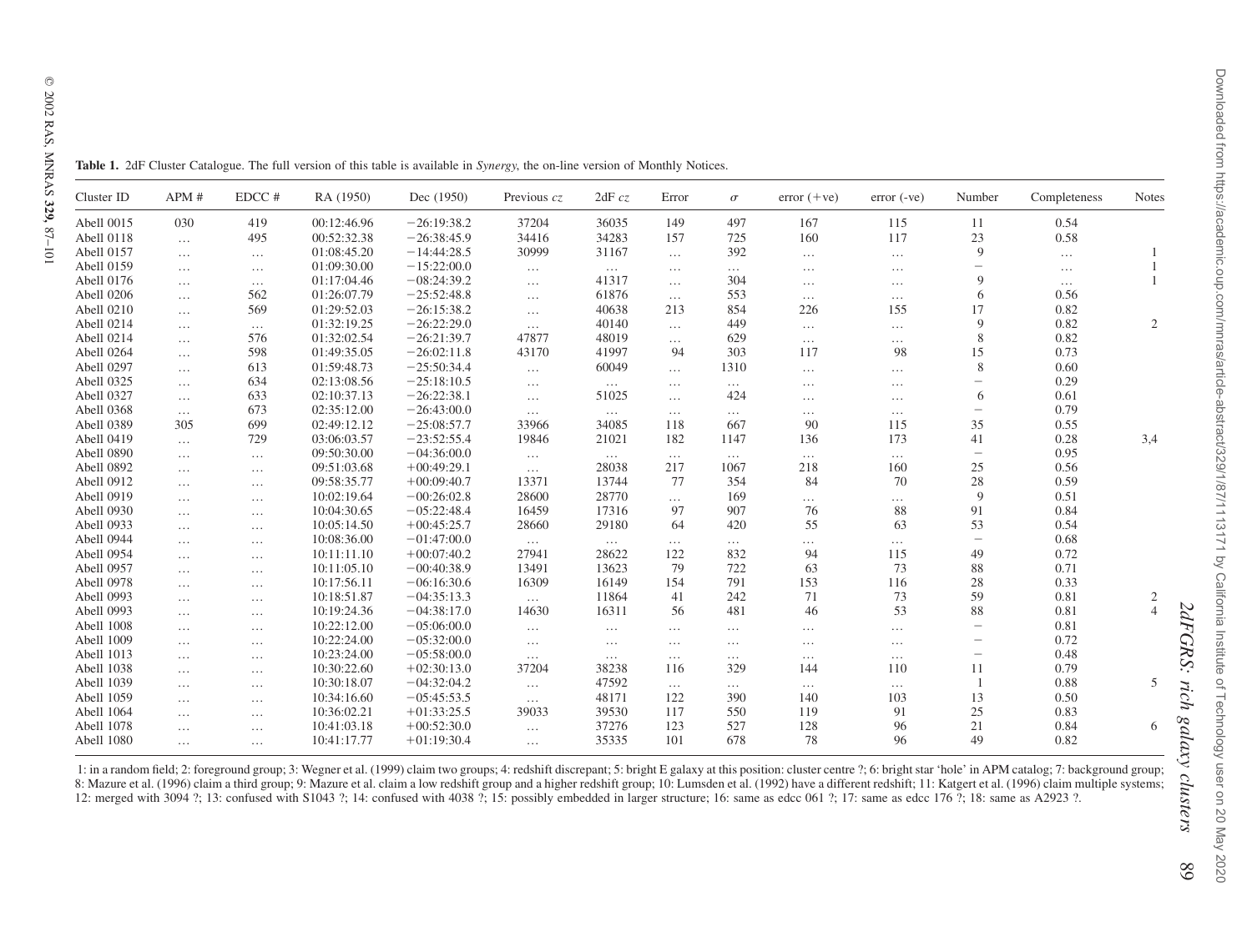## 3 CLUSTER SELECTION AND DETECTION

#### 3.1 The cluster catalogues

Clusters for our study were sourced from the catalogues of Abell (Abell 1958; Abell, Corwin & Olowin 1989, hereafter ACO), the APM (Dalton et al. 1997) and EDCC (Lumsden et al. 1992).

Abell and collaborators selected clusters from visual scans of Palomar Observatory Sky Survey red plates and from SERC-J plates. For each cluster, a counting radius was assigned, equivalent to  $1.5 h^{-1}$  Mpc (the Abell radius), adopting a redshift based on the magnitude of the 10th brightest galaxy  $(m_{10})$ . The number of cluster galaxies between  $m_3$  and  $m_3 + 2$ , where  $m_3$  is the magnitude of the third brightest galaxy, was then used to assign a richness parameter, after subtracting an estimate for background and foreground contamination. Abell (1958) used a local background from areas of each plate with no obvious clusters, whereas ACO employed a universal background derived from integration of the local luminosity function.

Both the APM and EDCC use machine-based, magnitudelimited galaxy catalogues from the UK Schmidt plates. A full description of the APM selection algorithm is given by Dalton et al. (1997). The APM cluster survey used an optimized variant of Abell's selection algorithm that uses a smaller radius to identify

clusters, and a richness estimate that is coupled to the apparent distance to compensate for the effects described by Scott (1956). This produces richness and distance estimates for the APM clusters, which are found to be robust, and which give welldefined estimates of the completeness limits for the catalogue. The large-scale properties of the final 2D catalogue are found to be consistent with the observed 3D distribution (Dalton et al. 1992).

Lumsden et al. (1992) adopt an approach similar to Abell; they bin their data in cells and lightly smooth the distribution to identify peaks, using a procedure akin to that of Shectman (1985). EDCC clusters are then related to the Abell catalogue, with the catalogue listing a richness class and magnitudes for the first-, third- and tenth-ranked galaxies.

By the nature of its visual selection, the Abell catalogue is somewhat subjective, and prone to contamination from plate-toplate variations and chance superpositions. Lucey (1983) and Katgert et al. (1996) estimate that about 10 per cent of the clusters with richness class  $R \ge 1$  suffer from contamination, whereas Sutherland (1988) argues for a 15–30 per cent level of contamination over the entire sample, including the poorer clusters. Here contamination is defined as the presence of foreground or background structure that substantially boosts the apparent richness of the system, in some cases allowing the



Figure 1. Cone diagrams and redshift histograms for the fields centred on Abell 0930, 3880 and S0333 (from left). The aperture is a circular one with radius corresponding to 6 Mpc at the cluster redshift.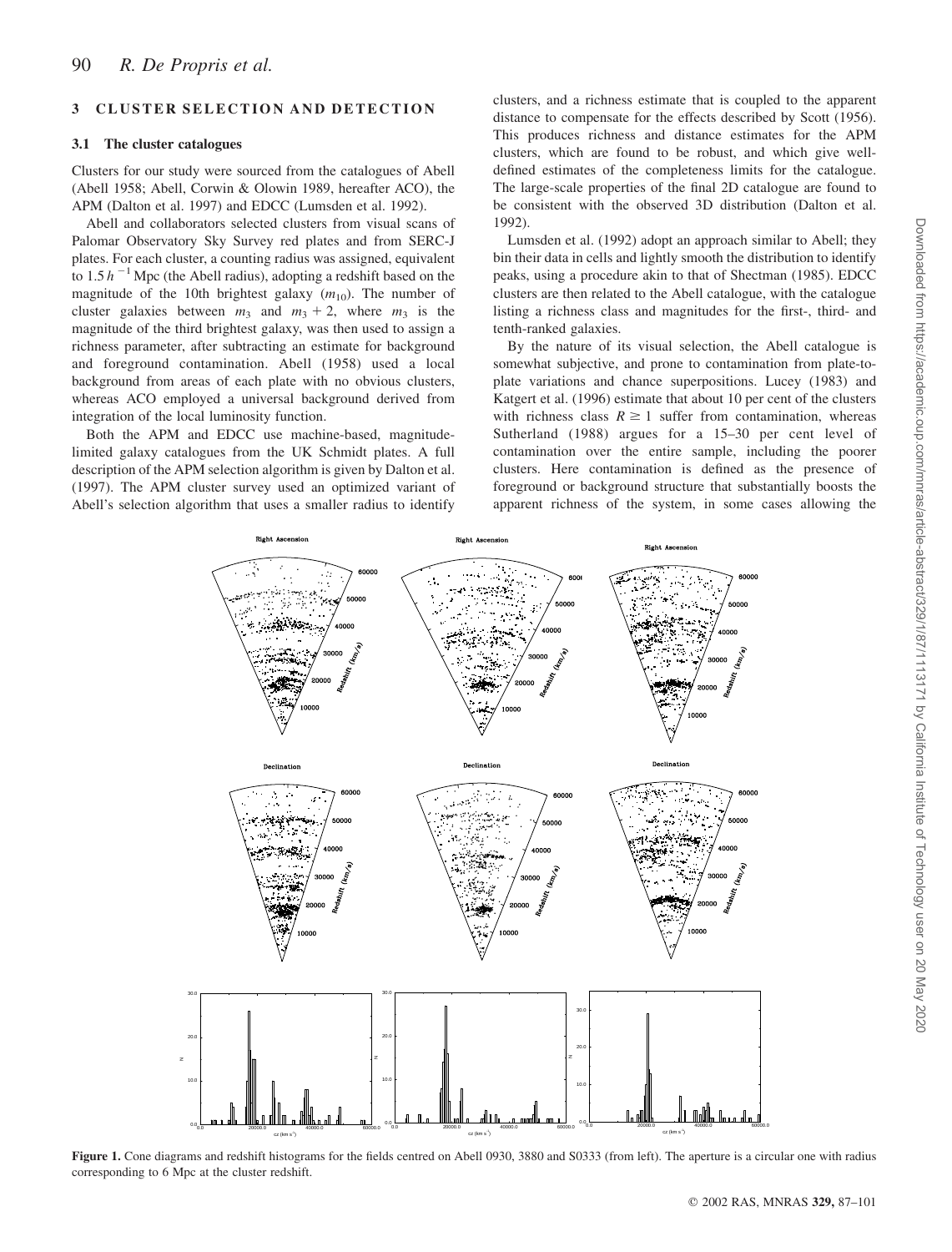inclusion in the catalogue of objects that would not satisfy the minimum richness criterion. This definition is, of course, somewhat arbitrary and subjective; we adopt a somewhat more quantitative definition when we examine the issue of contamination later in the paper. Sutherland & Efstathiou (1991) also infer the presence of significant spurious clustering in the Abell catalogues due to completeness variations between plates, although they do not quantify this further.

Both the APM and the EDCC claim to be more complete than the Abell catalogue, especially for poor clusters, and to be less affected by superposition and contamination. The EDCC claims to be complete for all clusters within the context of the stated selection criteria; it is built to imitate the Abell catalogue, and a comparison shows that about 50 per cent of the clusters are in common between the two catalogues. The APM uses a smaller counting radius than Abell and is claimed to be more complete for poorer clusters and to be more objectively selected (Dalton et al. 1997).

## 3.2 Cluster identification and measurement

We searched the 2dFGRS catalogue for clusters whose centroid, as given in the above catalogues, lay within 1 deg of the centre of one of the observed survey tiles. In doing so, our policy was to consider all clusters in each of the three catalogues without any preselection based on richness or distance class or any other property. The Abell catalogue is, in theory, limited to clusters with  $z < 0.2$ ; however, it includes clusters with estimated redshifts that are substantially higher (e.g., Abell 2444 in the sample being considered here). Although these objects may well be too distant for 2dFGRS to detect, they are included in our tables none the less, since it is generally difficult to estimate cluster redshifts a priori.

If the centroid of a catalogued cluster was found in one of the 2dFGRS tiles, we then searched the 2dFGRS redshift catalogue for objects within a specified search radius of the cluster centroid. The search radius used was that particular to the catalogue from which the cluster originated. This isolates a cone in redshift space containing putative cluster members along with foreground and background galaxies. We then inspected the Palomar Observatory Sky Survey (POSS) plates for the brightest cluster galaxy: in most cases this was a typical central cluster elliptical with optical morphology consistent with a brightest cluster galaxy, and could therefore be easily identified as the cluster centre. Where this was not possible, in some clusters, we adopted the brightest cluster member with an image consistent with early-type morphology. We repeated our search procedure to produce more accurate lists of candidate members.

An important consideration in this context is the adaptive tiling



Figure 2. Cone diagrams and redshift histograms for the fields centred on Abell 1308, 2778 and S0084.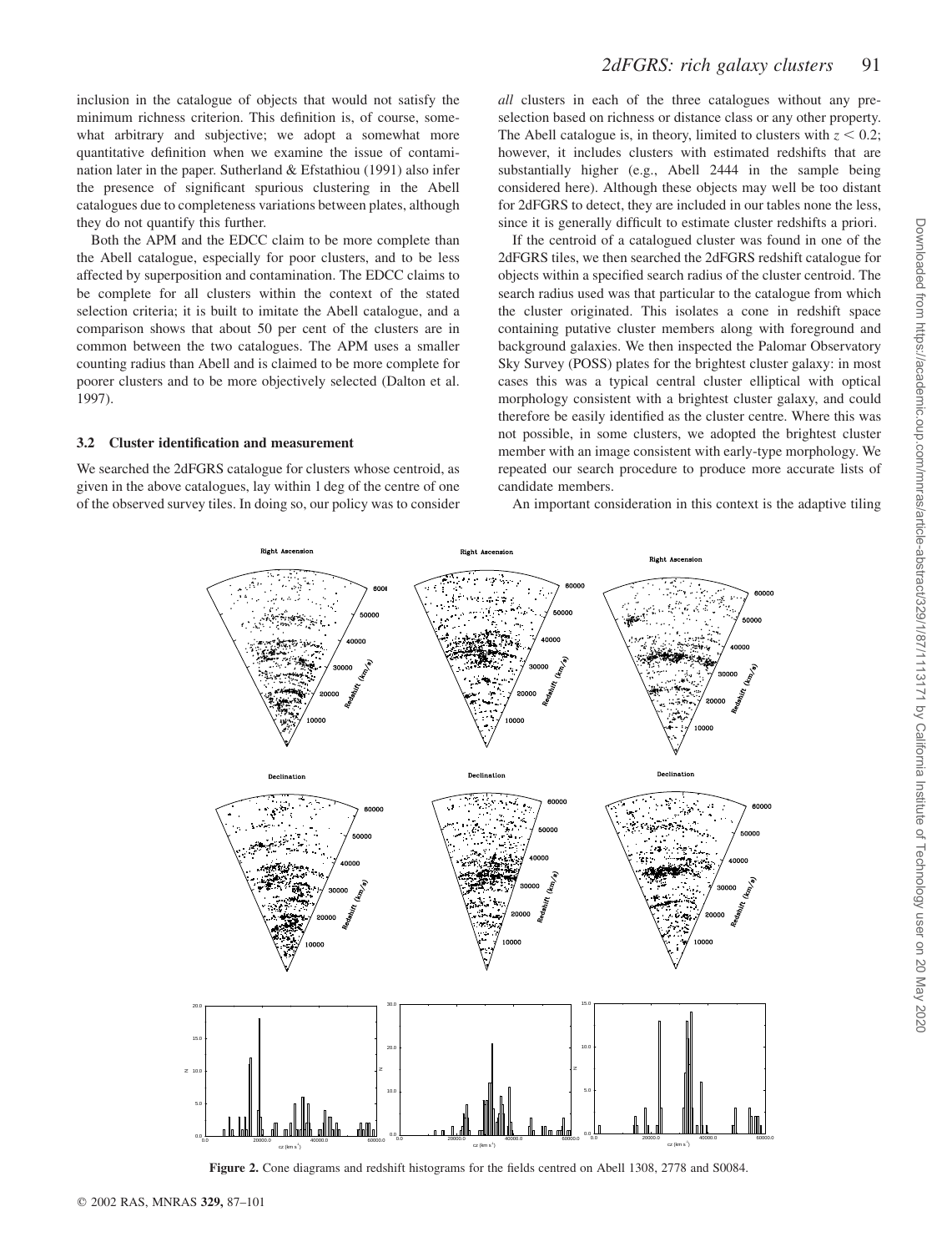# 92 R. De Propris et al.

strategy used in 2dF observations (Colless et al. 2001). Here, complete coverage of the survey regions is achieved through a variable overlapping (in the Right Ascension direction) of the 2dF tiles. In the direction of rich clusters where the surface density of galaxies is high, more overlap is clearly required. Hence we have to tolerate some level of incompleteness in the peripheries of our fields at this stage of the survey; this is a temporary situation, the implications of which will be discussed later in this section. In Table 1 we quote the completeness, viz. the fraction of 2dFGRS input catalogue objects within our search radius whose redshifts have been measured for each cluster field.

#### 3.3 Cone diagrams

This transformation of the projected 2D distribution of galaxies upon the sky (on which the identification of a cluster was based) into a 3D one, presented us with three general cases as far as cluster visibility was concerned. (i) The cluster was easily recognizable as a distinct and concentrated collection of galaxies along the line of sight, with no ambiguity at all in its identification. Cone diagrams for three such examples (A0930, A3880 and S0333) are shown in Fig. 1. (ii) Several concentrations of galaxies were found along the line of sight. Where one was particularly dominant, the cluster identification was generally unambiguous, but foreground and background contamination was clearly significant. Two such

examples (A1308 and A2778) are shown in Fig. 2. If the different concentrations were of similar richness, then cluster identification became ambiguous and required further analysis via our redshift histograms (see below). An example of such a case (S0084) is also shown in Fig. 2. (iii) There were no clearly defined concentrations of galaxies at all within the cone, and the cluster, at this stage, could not be identified. Three such examples (A2794, A2919 and S1129) are shown in Fig. 3, where the 'cluster' appears in redshift space to be a collection of unrelated structures. Note that the opening angles of the cone diagrams are far larger than the search radius, corresponding to a metric radius of 6 Mpc for the adopted cosmology; this is done in order to show both the cluster and its surrounding large-scale structure. In contrast, the redshift histograms that we now discuss have been constructed from objects just within the search radius, in order to facilitate identification of the cluster peak.

To consolidate and quantify our cluster identifications, redshift histograms of the galaxies within the Abell radius were constructed and examined. These are also included in Figs 1–3 for each of the cone diagrams that are plotted. For the ambiguous case (ii) types, where the redshift histogram contained multiple and no singly dominant peaks (see A2778 in Fig. 2), the peak closest to the estimated redshift of the cluster was taken to be our identification. In none of the case (iii) situations did the redshift distribution allow us to identify a significant peak. All peaks that were found in the



Figure 3. Cone diagrams and redshift histograms for the fields centred on Abell 2794, 2919 and S1129.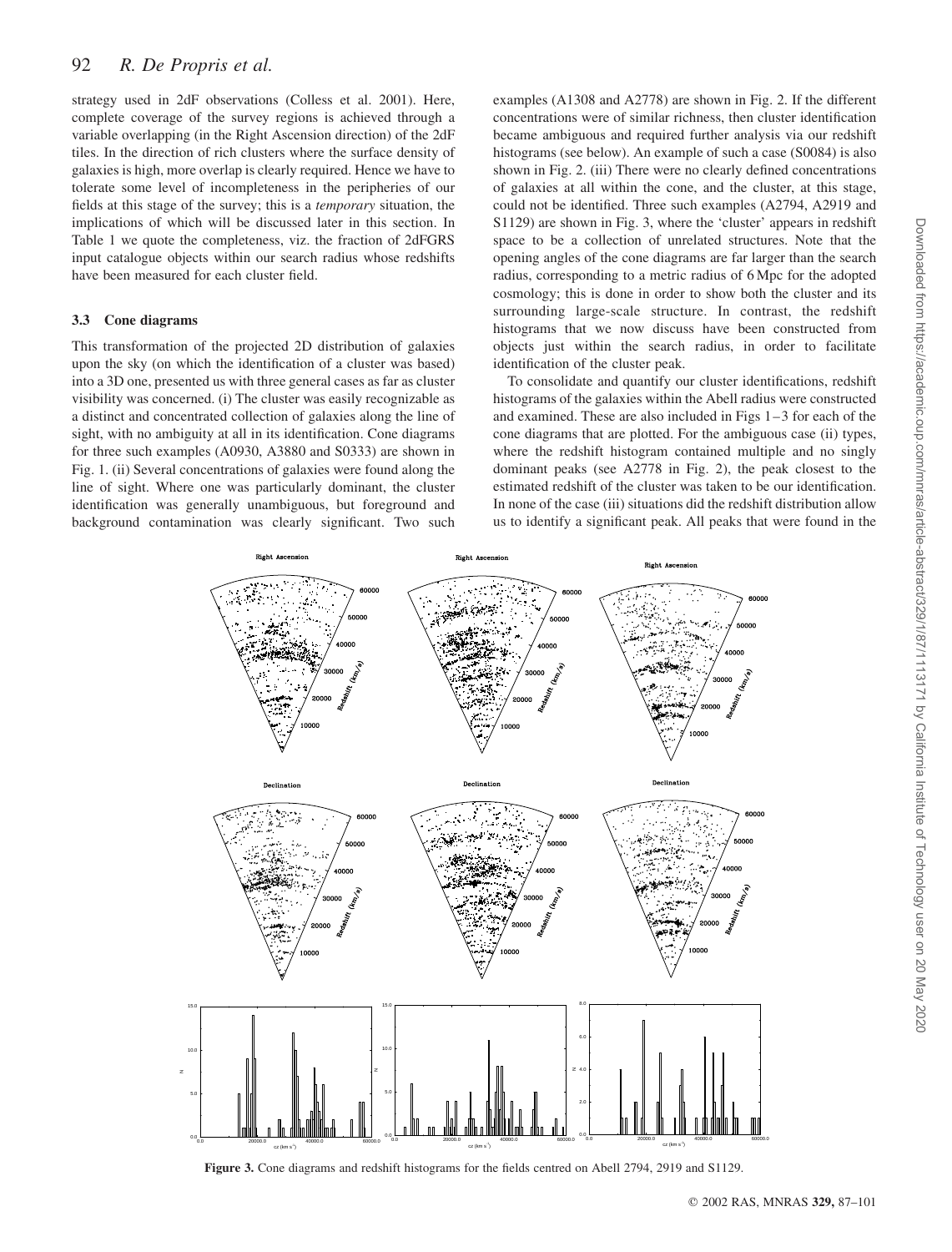direction of each cluster are listed in Table 1. Notes indicate the presence of fore/background systems.

## 3.4 Redshifts and velocity dispersions

Mean redshifts and velocity dispersions were calculated from the redshift distributions, not only for the identified clusters but also for all the other significant peaks seen. In doing so, we followed the approach of Zabludoff, Huchra & Geller (1990, hereafter ZHG) to identify and isolate cluster members. The basis of this method is that (as shown in the redshift histograms in Figs  $1-3$ ) the contrast between the clusters and the fore/background galaxies is quite sharp. Therefore, physical systems can be identified on the basis of compactness or isolation in redshift space, i.e., on the gaps between the systems: in this latter case, if two adjacent galaxies in the velocity distribution are to belong to the same group, their velocity difference should not exceed a certain value, the velocity gap. ZHG use a two-step scheme along these lines, in which first a fixed gap is applied to define the main system, and then a gap equal to the velocity dispersion of the system is applied to eliminate outlying galaxies. The choice of the initial gap depends somewhat on the sampling of the redshift survey: e.g., ZHG use a  $2000 \text{ km s}^{-1}$  gap. In order to avoid merging well-separated systems into larger units (as we are better sampled than ZHG), we adopt a  $1000 \text{ km s}^{-1}$  gap. The choice of 1000 km s was found to be optimum in that it (i) avoids merging sub-cluster systems into a large and spurious single system, and (ii) is large enough to avoid fracturing real systems into many smaller groups. We also note that the value of 1000 km s that was used, is consistent with previous work and such a value is borne out by the distribution of velocity separations in the cluster line of sight pencil beams (cf., Katgert et al. 1996) and is operationally simpler than implementing a friends-of-friends algorithm. In principle this choice may introduce a bias with redshift, as the luminosity functions are less well sampled for more distant clusters, and this is the reason why most of our analysis below is carried out on the nearer portion of the sample.

The redshift bounds of the 'peak' corresponding to the cluster were set by proceeding out into the tails on each side of the peak centre until a velocity separation between individual galaxies of more than  $1000 \text{ km s}^{-1}$  was encountered. In other words, we define the cluster peak as the set of objects confined by a  $1000 \text{ km s}^{-1}$ void on either side in velocity space. The peak can have any width in velocity space, but is required to be isolated in redshift space. We then calculated a mean redshift and velocity dispersion for the galaxies in the peak, and ranked them in order of redshift separation from the mean value. We next identified the first object on either side of the mean whose separation in velocity from its neighbour (closest to the mean) exceeded the velocity dispersion, and then excised all objects further out in the wings of the distribution. The mean redshift and velocity dispersion were then recalculated following the prescription of Danese, de Zotti & di Tullio (1980), which provide a rigorous method to estimate mean redshifts, velocity dispersions and their errors based on the assumption that galaxy velocities are distributed according to a Gaussian.

If the final, excised sample contained fewer than 10 objects, a velocity dispersion was not calculated, since values based on such small numbers are too unreliable (Girardi et al. 1993). We quote the standard deviation of the mean in place of the velocity dispersion, but make no use of it in our analysis. These clusters are, however, included in our tables below, and in our analysis of completeness and the space density of clusters presented in the following sections. By imposing this number threshold, we should also decrease our sensitivity to sampling variations (due to the increased fibre collisions in denser fields and therefore lower completeness for cluster fields).

This procedure is a simplified form of the 'gapping' algorithm suggested by Beers, Flynn & Gebhardt (1990). Previous work has generally employed the pessimistic  $3\sigma$  clipping technique of Yahil & Vidal (1977). One advantage is that the ZHG technique does not assume a Gaussian distribution of velocities and discriminates against closely spaced peaks, corresponding to a lower  $\sigma$  clip in the case of a pure normal distribution. On the other hand, the  $3\sigma$ clipping method is more effective at removing spurious highvelocity-dispersion objects when the fields are sparsely sampled. A comparison between the two methods has been carried out by Zabludoff et al. (1993): while the results are usually consistent within the  $1\sigma$  error, there is a tendency for  $3\sigma$  clipping to yield somewhat lower velocity dispersions.

## 3.5 The cluster tables

Table 1 lists all unique clusters detected (where unique means detected in a single catalogue, avoiding counting objects more than once if they are present in more than one catalogue: the order of preference is Abell, APM and EDCC). This includes 1149 objects (including double or triple systems where more than one identifiable cluster or group is present in the line of sight) and 753 single clusters (i.e., assuming that only one of the eventual multiple systems corresponds to the catalogued cluster). Of these, 413 are in the Abell/ACO catalogues, 173 in APMCC and 343 in EDCC. The structure of the table is as follows: column 1 is the identification, columns 2 and 3 are cross-identifications in other catalogues, columns 4 and 5 are the RA and Dec. of the cluster centroid (see above), column 6 is the redshift we derive along with its error, column 7 is the velocity dispersion, column 8 is the number of cluster members, and column 9 is the redshift completeness (expressed as a percentage) in the 2-deg (diameter) tile where the cluster is located. Column 10 contains essential notes. Literature data are from the recent compilations of Collins et al. (1995), Dalton et al. (1997) and Struble & Rood (1999), unless otherwise noted. The first few lines of the table are printed here: the entire table is available in ASCII format from http:// bat.phys.unsw.edu.au/~propris/clutab.txt

Having assembled the cluster redshifts, measured both here using the 2dFGRS data and previously by other workers, we can compare the two to provide an external check on our new 2dFGRS values. We compare redshifts for clusters which have more than six measured members in 2dFGRS. To avoid confusion, we consider only clusters with a single prominent peak, since in the cases where more than one structure is present in the beam, the identification with the cluster is ambiguous. This comparison is shown graphically in Fig. 4 where we see a good one-to-one relationship between the two. Formally, we find a mean difference between our redshift measurements and other measurements of  $\Delta cz =$  $89 \pm 307$  km s<sup>-1</sup>. This excludes a small number of objects where the 2dF and literature redshift disagree by large values: such cases appear to occur when the cluster centroid in the original catalogue is misidentified, or when only one or two galaxies are used to derive the previously published redshift.

Finally, in Table 2 we summarize the total numbers of clusters from each catalogue found within the 2dFGRS. It is important to stress that the sum of these totals does not represent the number of unique clusters that are studied here, since there is some overlap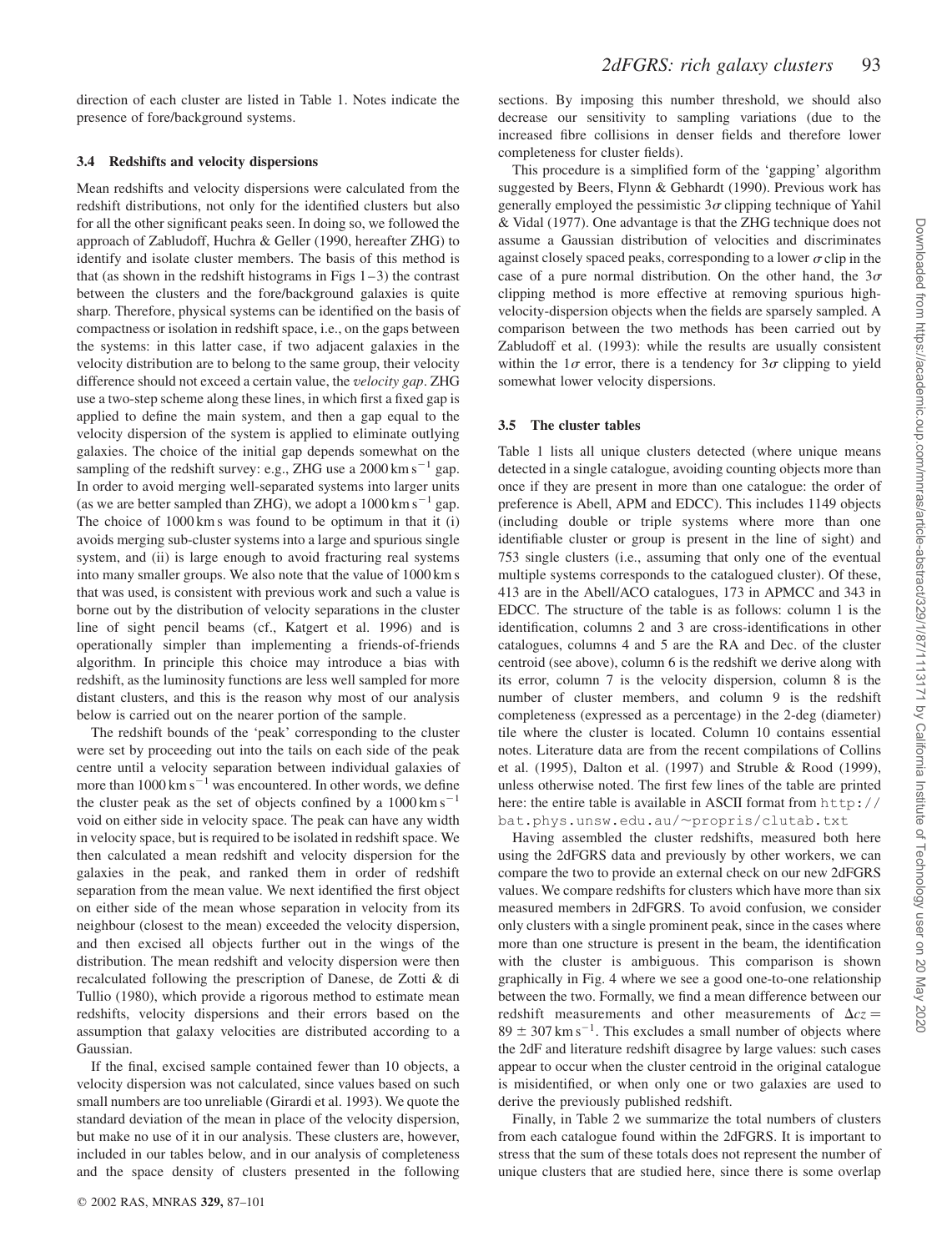

Figure 4. Comparison between literature and 2dF cluster redshifts.

Table 2. Summary of cluster identifications.

| Catalogue   | $N$ (clusters)          | N(Redshifts) | $N(\sigma)$ |
|-------------|-------------------------|--------------|-------------|
| Abell       | 413 (42 APM, 133 EDCC)  | 263          | 208         |
| APM         | 173 (42 Abell, 50 EDCC) | 84           | 75          |
| <b>EDCC</b> | 343 (133 Abell, 50 APM) | 224          | 174         |

between the three cluster catalogues (although we have analysed them separately according to the definitions of each catalogue – see above). We show the level of overlap by listing alongside the totals for each catalogue – in column 2 of Table 2 – the numbers of these clusters that are also found in the other two catalogues.

About one-third (32 per cent) of all Abell clusters are identified with an EDCC cluster, and 10 per cent with an APM cluster. Conversely, 24 per cent of APM clusters have an Abell counterpart, and 29 per cent an EDCC counterpart. For EDCC, 39 per cent of clusters are also identified in the Abell catalogue, and 15 per cent in the APM catalogue. Note that this comparison is confined to just the southern strip and does not include any of the clusters in the original Abell (1958) catalogue.

## 4 CLUSTER COMPLETENESS AND CONTAMINATION

Important to any quantitative analysis based on the clusters found here is the need to identify volume-limited subsamples, underpinned by a good understanding of the completeness of the input cluster catalogues and how the derived velocity dispersions maybe biased with redshift and cluster richness. We note in this regard that a properly selected 3D sample will be derived using automated group-finding algorithms once the survey has reached its full complement of galaxies and the window function is more regular.

In order to derive estimates of completeness and contamination, and to normalize the space density of clusters to determine the distribution of velocity dispersions (Section 5 below), we need to define properly volume-limited samples and correct our observations for incompleteness deriving from the adopted window function and detection efficiency. Here we adopt two routes: the standard approach has been to define 'cuts' in estimated redshift space to derive a (roughly) volume-limited sample, adopting a richness limit to ensure that the sample will be reasonably complete. We first comment on the accuracy of estimated redshifts and any empirical relation that exists between estimated and true (2dFGRS) redshift; afterwards we use this relation and our redshifts together to determine an estimate for the space density of clusters and choose an adequately complete sample. We also adopt a more simplistic approach, determining the space density of all clusters for which we have redshifts. Although this sample is incomplete, by definition, it is strictly volume-limited (also by definition) and provides a useful lower limit to the quantities of interest.

Previous studies that have targeted clusters from available 2D catalogues have approached this problem by using appropriate cuts in richness and  $m_{10}$ . For example, the ENACS survey (Katgert et al. 1996) studied all  $R > 1$  Abell clusters with  $m_{10} < 16.9$ . This sample is approximately volume-limited to  $z \sim 0.1$ , but incomplete in that it does not include all clusters with  $z \le 0.1$ . Estimated redshifts have also been used to derive information on cosmology from analysis of the distribution of Abell clusters (e.g. Postman et al. 1985). It is therefore of interest to consider the accuracy of photometric redshift estimators via comparison with our more accurately determined 2dFGRS spectroscopic values.

#### 4.1 The Abell/ACO sample

Fig. 5(a) plots estimated redshifts (using the formulae in Scaramella et al. 1991) versus 2dF redshifts for the Abell sample. We see an acceptable linear relationship, with some tendency to saturate at very high redshifts (where the estimated redshift is slightly higher than the measured one).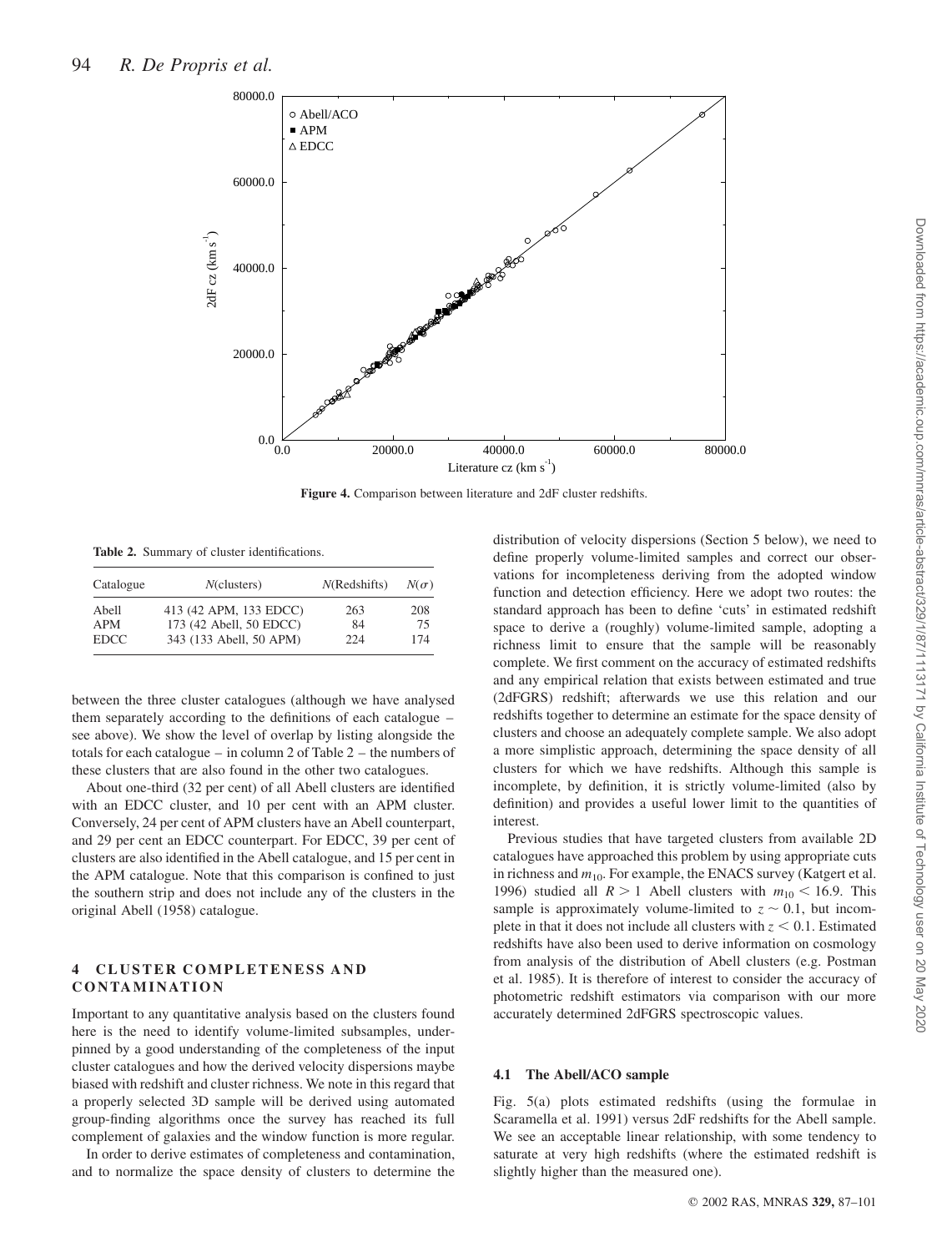

Figure 5. Data for the Abell sample. Panel (a) compares estimated and measured redshifts; panel (b) shows the fraction of clusters as a function of estimated redshift: the broad, thin-lined histogram represents the catalogued clusters, the thick-lined histogram represents the clusters identified within 2dFGRS, and the thin-lined narrow bars represent clusters that were missed. Panels (c) and (d): as for panel (b), but the fractions are plotted as a function of richness for the  $z_{est}$  < 0.15 and  $z_{est}$  > 0.15 samples, respectively; here the thick-lined histogram represents the detected clusters, while the thin-lined histogram represents the missed clusters.

Fig. 5(b) shows what fraction of the catalogued clusters are in each of the different estimated redshift bins (width  $\Delta z = 0.02$ ), plus the fractional distributions for both those clusters identified in 2dFGRS and those that were missed. We see that our data are reasonably complete to a redshift of about  $\sim 0.10$  and our completeness drops beyond that as cluster galaxies drop below the survey magnitude limit.

We split our sample at  $z = 0.15$  where approximately equal numbers of objects are missed or identified, and plot the distribution of cluster richnesses (as measured from  $m_3 + 2$ ).

For objects with  $z_{est}$  < 0.15, the distributions of richnesses for identified and missed objects are similar [Fig. 5c]. Surprisingly, this is also true for objects with  $z_{est} > 0.15$  in Fig. 5(d). The fraction of missed objects in the  $z < 0.15$  group rises rapidly in the last two redshift bins. The similar richness distributions suggest that at least some of the missed objects are really spurious superpositions. We also plot the fractions of recovered and missed clusters as a function of completeness in each tile of 2dFGRS in Fig. 6: we see no strong trend. We also divide the sample according to richness, at the median richness of the sample  $(R = 50)$ . Although there is a small tendency for poorer clusters to be missed in low 2dF completeness regions (as one would expect), we find no strong trend in this sense. This suggests that we would be able to find the clusters, if they are real. We calculate that about 25 per cent

of clusters in the  $z_{est}$  < 0.15 group are missed, which would be consistent with the estimate (van Haarlem, Frenk & White 1997) that about one-third of all Abell clusters are actually superpositions of numerous small groups along the line of sight.

#### 4.2 The APM sample

We plot the estimated versus measured redshifts for the APM sample in Fig. 7(a). The relationship is reasonably linear, but the APM estimated redshifts saturate at  $z \sim 0.12$ . This effect derives from the magnitude limit used in the parent galaxy catalogues, where star-galaxy separation becomes unreliable at  $b_i \sim 20.5$ . Fig. 7(b) shows the 2dFGRS detection success rate as a function of completeness in the 2dFGRS tile: we note that there is some tendency for APM clusters to be missed at low completeness. We plot the fractions of all catalogued clusters, those found and those missed for the APM in Fig. 7(c), and we see that whereas the sample is complete to  $z \le 0.07$ , clusters are increasingly missed at higher redshifts. The distribution of richnesses (Fig. 7d) shows that most of the missed objects tend to be the poorer systems, as one would expect. The more homogeneous behaviour of the APM cluster catalogue (in terms of completeness as a function of redshift and richness) is probably a reflection of the more objective search algorithm used (cf. Abell's).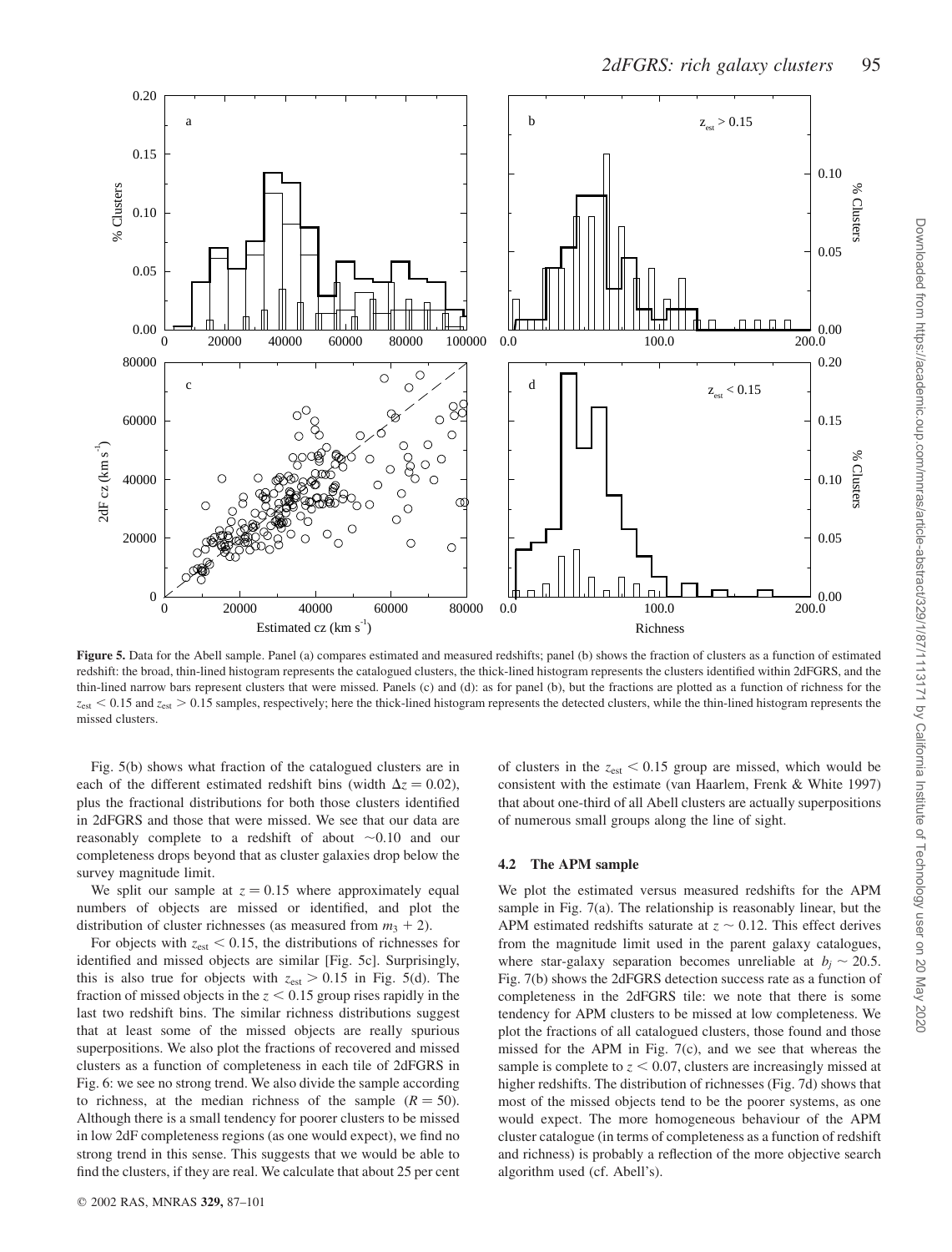

Figure 6. The same fractions as plotted in Figs.  $5(b)$ –(d) for the sample of Abell clusters, but here plotted as a function of the redshift completeness in the 2dFGRS tile in which the cluster is located. The broad, thin-lined histogram represents the catalogued clusters, the thick-lined histogram represents the clusters identified within 2dFGRS, and the thin-lined narrow bars represent clusters that were missed. We plot all clusters in the top panel, those with  $R > 50$  in the middle, and those with  $R < 50$  in the bottom panel.

#### 4.3 The EDCC sample

We plot estimated versus measured redshifts for the EDCC sample in Fig. 8(a). Here we see that EDCC tends to systematically overestimate the cluster redshift. We tried to derive a more accurate formula for EDCC estimated redshifts based on the formalism of Scaramella et al. (1991). However, we see that the  $m_{10}$  indicator for EDCC saturates quickly, and we are unable to determine a more accurate relation between estimated and true redshifts. The distribution of completeness fractions in tiles for catalogued, recovered, and missed objects are shown in panel (b), where we see a trend for clusters to be missed in low completeness regions (as one would expect). Panel (c) shows the distributions as a function of estimated redshift: here we find little difference between the three classes of clusters. Panel (d) shows the richnesses: again, recovered and missed objects follow the same distributions.

## 4.4 Contamination of cluster catalogues

The broad relation that exists between estimated and true redshifts has been used in previous studies to define an estimated  $cz$  such that, given the spread in the relation, the sample will be approximately volume-limited within a specified  $cz$ , although it will not necessarily be complete. We now go through this exercise here, choosing limits rather conservatively in order to minimize the level of incompleteness. By way of example, we derive 'volumelimited' cuts from estimated redshifts below, and determine the level of contamination: we also use these relationships in the next section, where we consider the space density of clusters.

For the Abell sample we choose a limit of  $z \le 0.11$ , where our data are reasonably complete. This includes 110 clusters with 100 redshifts. Of these, nine have significant foreground or background structure. Here and for the other clusters as well, we define 'significant' to mean that we were able to derive at least a redshift, and in some cases a velocity dispersion for the background or foreground systems (these are tabulated in Table 1 as well). About 10 per cent of Abell clusters are therefore contaminated systems by our definition. If we use the original centroids, we obtain a contaminated fraction of 15 per cent. This is due to the fact that fore/background groups shift the real cluster centre away from its proper position.

For the APM catalogue we use the entire sample. Of the 173 clusters, only five are contaminated by fore/background groups, i.e., about 3 per cent. A slightly higher fraction (5 per cent) is derived from the original centroids. This lower fraction is simply due to the smaller radius used by APM, which increases the contrast between cluster and field.

The EDCC is more complicated, as the relationship between estimated and true redshifts is non-linear and shows a sizeable offset. We choose an estimated  $cz$  of 50 000 km s<sup>-1</sup> to include all objects within  $30000 \text{ km s}^{-1}$ . This includes 234 clusters, with 165 redshifts. By our definition, 15 of these objects show contamination, equivalent to 8 per cent, similar to the Abell sample. If we adopt the original centres, we find a level of about 13 per cent contamination. This is well within the estimate by Collins et al. (1995) and is not peculiar to the EDCC catalogue, but rather an unavoidable consequence of the selection procedure imitating Abell's. The correlation results of Nichol et al. (1992) use a smaller search radius and are unaffected by the higher level of contamination.

We therefore confirm the earlier studies by Lucey (1983) and Sutherland (1988) that the Abell catalogue suffers from contamination at approximately the 15 per cent level, if the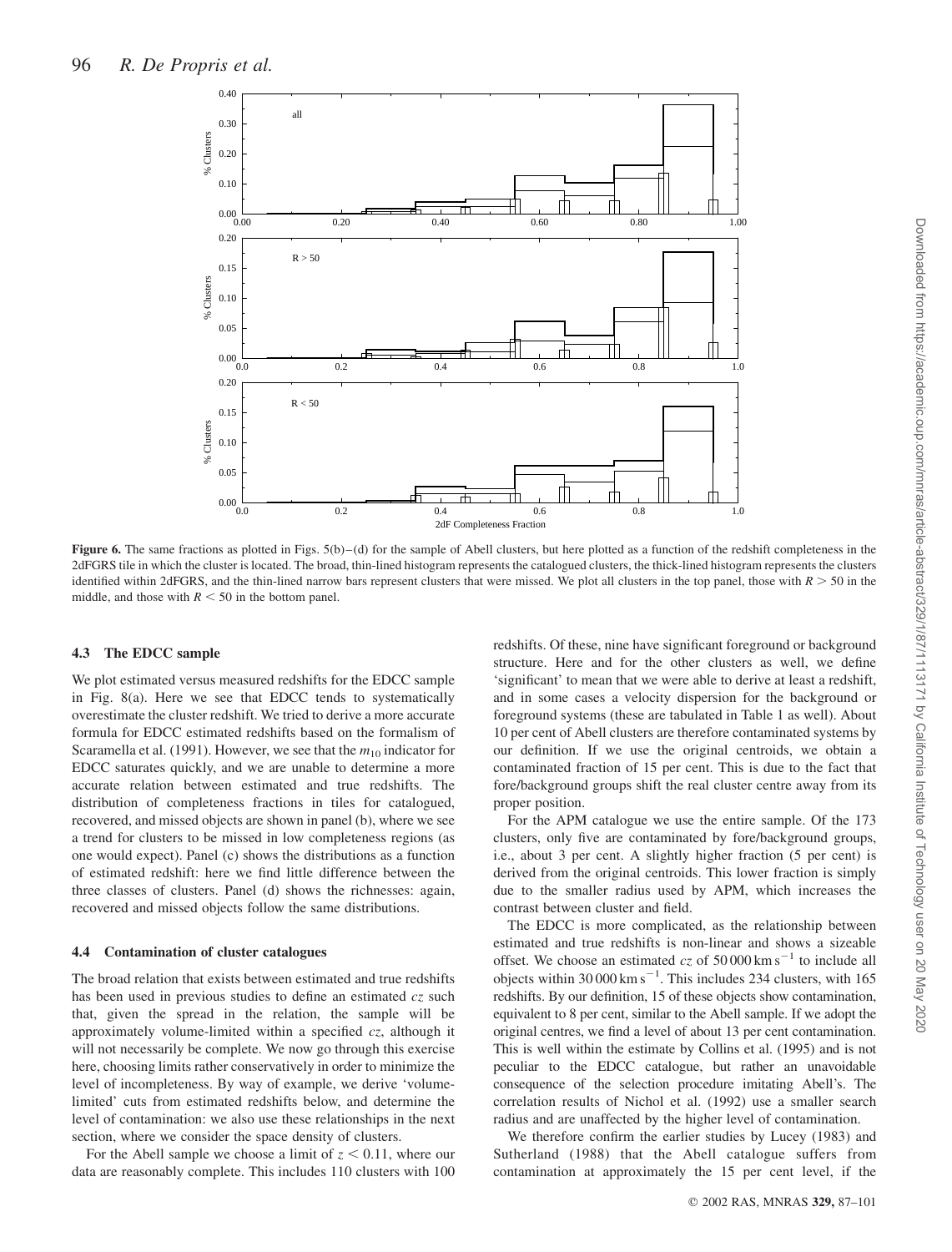

Figure 7. Data for the APM sample. Panel (a) compares estimated and measured redshifts; panel (b) shows the fraction of clusters as a function of estimated redshift: the broad, thin-lined histogram represents the catalogued clusters, the thick-lined histogram represents the clusters identified within 2dFGRS, and the thin-lined narrow bars represent clusters that were missed. Panel (c): as for panel (b), but the fractions are plotted as a function of richness; here the thick-lined histogram represents the detected clusters, while the thin-lined histogram represents the missed clusters. Panel (d): as for panel (b), but the fractions are plotted as a function of completeness in each tile.

original cluster centres are used. The EDCC catalogue behaves similarly. The APM seems to be best at selecting real clusters; this is most likely due to the smaller search radius employed by Dalton et al. (1992) and the higher richness cut used to produce the APM catalogue. If we use more accurate centres, the level of contamination is reduced, suggesting that in some cases the position and richness of the clusters are shifted by the presence of the fore/background group.

## 5 THE SPACE DENSITY OF CLUSTERS

We have used the 2dFGRS to select clusters over a wide range of richness and to establish a more accurate volume-limited sample than is possible from photometric indicators. Having done so, we now examine the space density of clusters as a function of redshift in each of the catalogues, in order to choose a redshift within which the sample is at least reasonably complete. The density of clusters as a function of redshift within 0.01 intervals is shown in Fig. 9. We also plot a corresponding sample from the RASS1 survey of De Grandi et al. (1999). The RASS1 is an X-ray-selected survey of Abell clusters spanning about one-third of the Southern sky: for this reason the sample is only semi-independent from ours, although it does not fully overlap with our slices. Since the true

space density of clusters is expected to be approximately constant over this range of redshifts, the observed general decline in the cluster space density at  $z \ge 0.1$  must reflect the incompletenesss of the Abell, APM and EDCC catalogues at these limits (plus our own inability to detect clusters as some complex function of richness, distance and incompleteness).

Within  $z \le 0.15$  (chosen as the redshift range in which we are nearly complete), we see in Fig. 9 that there is considerable fluctuation of the space density. Furthermore, the Abell et al. and EDCC clusters both exhibit a density minimum at  $z \sim 0.05$  (as also seen in the galaxy distribution; Cross et al. 2001) at approximately the  $2\sigma$  level. The deficit extends across the entire Southern strip of the survey and possibly beyond, corresponding to a  $200$  Mpc  $h$ <sup>-</sup> scale void. While this is potentially very interesting, we must be extremely cautious at this stage that this is not just a sampling effect that results from the small (and hence unrepresentative) volume so far covered by the 2dFGRS at these low redshifts. We note that a similar effect has been noted by Zucca et al. (1997) in the ESO slice survey (ESP), and can be explained in the same manner if one considers the location of the ESP within the APM Galaxy Survey map. A comparison with the wider RASS1 survey of X-ray-selected clusters, also plotted in Fig. 7, shows no evidence of such a structure.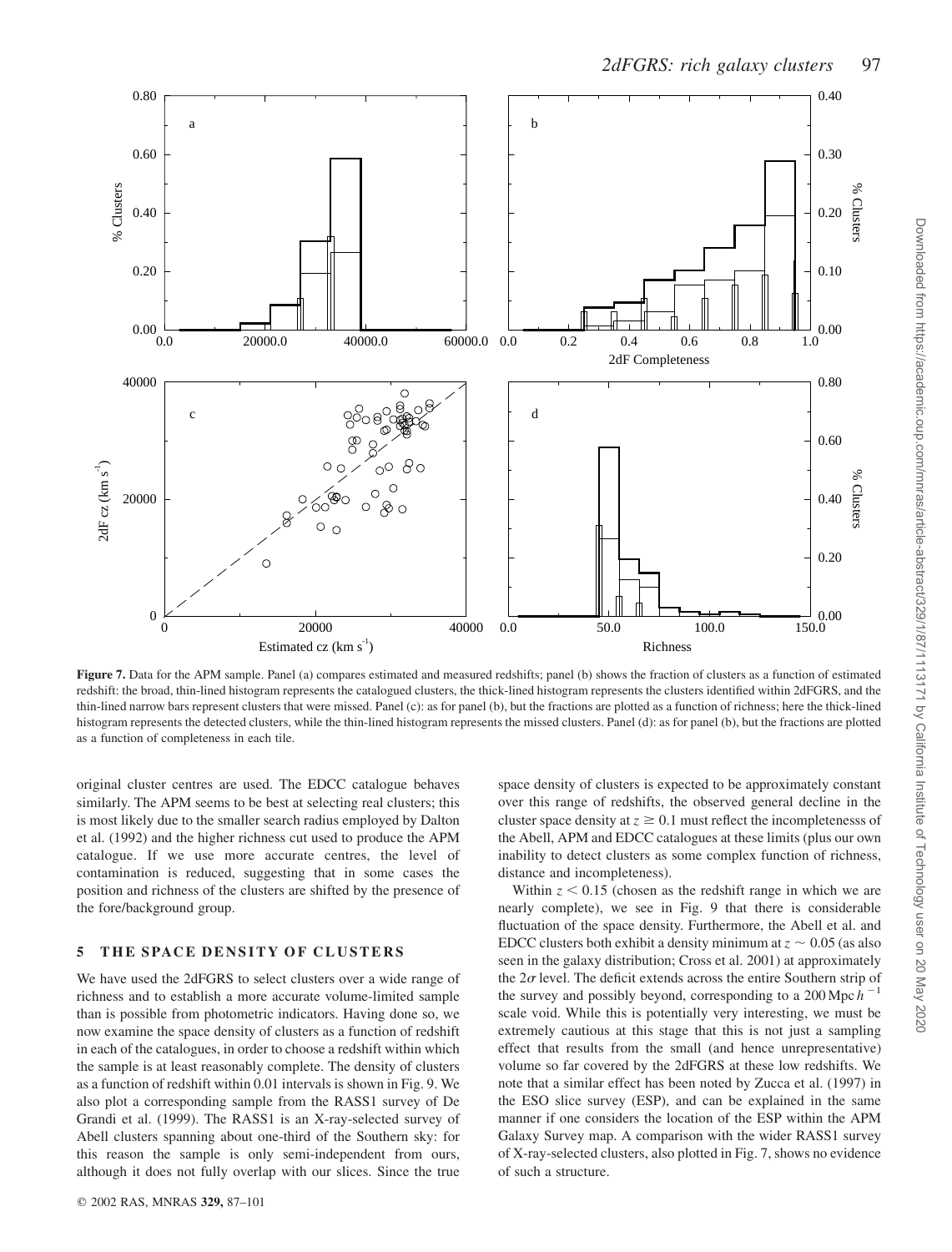

Figure 8. As per Fig. 6 for the EDCC clusters.

However, three semi-independent samples show this feature at statistically significant levels. It would be difficult to devise a selection effect working against  $z \sim 0.05$  clusters (only) in a 2D sample. Subject to the caveats above, these data are suggestive of a large underdensity in the Southern hemisphere, in the direction sampled by the APM. This would account for the low normalization of the bright APM counts without requiring strong evolution at low redshift (Maddox et al. 1990c) and for the differences in the amplitude of the ESP and Loveday et al. (1992) field luminosity functions. This deficit is not seen in some other surveys because of the Shapley concentration, which masks the underdensity centred close to the South Galactic Pole. For instance, the REFLEX survey reports an overdensity at this redshift which is attributed to the Shapley structure (Schuecker et al. 2001).

In order to derive the distribution of cluster velocity dispersions to be discussed in the next section, we need to determine the true space density of catalogued Abell clusters. Naturally, this is but a lower limit to the space density of all clusters, which can only be derived from a 3D-selected sample, but, at least for the richer clusters, our sample should be complete. We restrict our attention to Abell clusters, which are the most commonly used sample of objects.

As we have seen, it is possible to use the linear relationship between estimated and true redshifts for the Abell sample to define a reasonably complete sample to  $z \sim 0.11$ . In the two survey strips we have surveyed a total of 984.8 square degrees. We therefore derive a space density of  $(27.8 \pm 2.8) \times 10^{-6} h^3$  Mpc<sup>-3</sup> for all

Abell clusters, and  $(9.0 \pm 1.7) \times 10^{-6} h^3$  Mpc<sup>-3</sup> for clusters of richness class 1 or greater. In comparison, Scaramella et al. (1991) derive a space density of about  $6 \times 10^{-6} h^3$  Mpc<sup>-3</sup>, and Mazure et al. (1996; ENACS) obtain  $8.6 \times 10^{-6}$ . Our result is in good agreement with the ENACS value, but somewhat higher than that of Scaramella et al.

#### 6 VELOCITY DISPERSION DISTRIBUTION

The cumulative distribution of velocity dispersions provides constraints on cosmological models of structure formation, via the shape of the power spectrum of fluctuations. The power spectrum at large scales can be determined from the COBE data (and subsequent cosmic microwave background experiments), whereas cluster mass functions yield limits on small scales. Although it is generally difficult to estimate cluster masses, the distribution of velocity dispersions may be used as a substitute. In particular, the space density of the most massive (high- $\sigma$ ) clusters is a good discriminant between theoretical models.

We assume that the distribution of velocity dispersions for clusters with  $z \le 0.11$  represents the underlying true distribution. Some support for this is given by Fig. 10, where we plot velocity dispersion versus redshift and find no obvious correlation. This suggests that our sample is 'fair' in the sense that we are not systematically losing clusters at any particular velocity dispersion.

We plot our data in Fig. 11 (filled circles), together with previous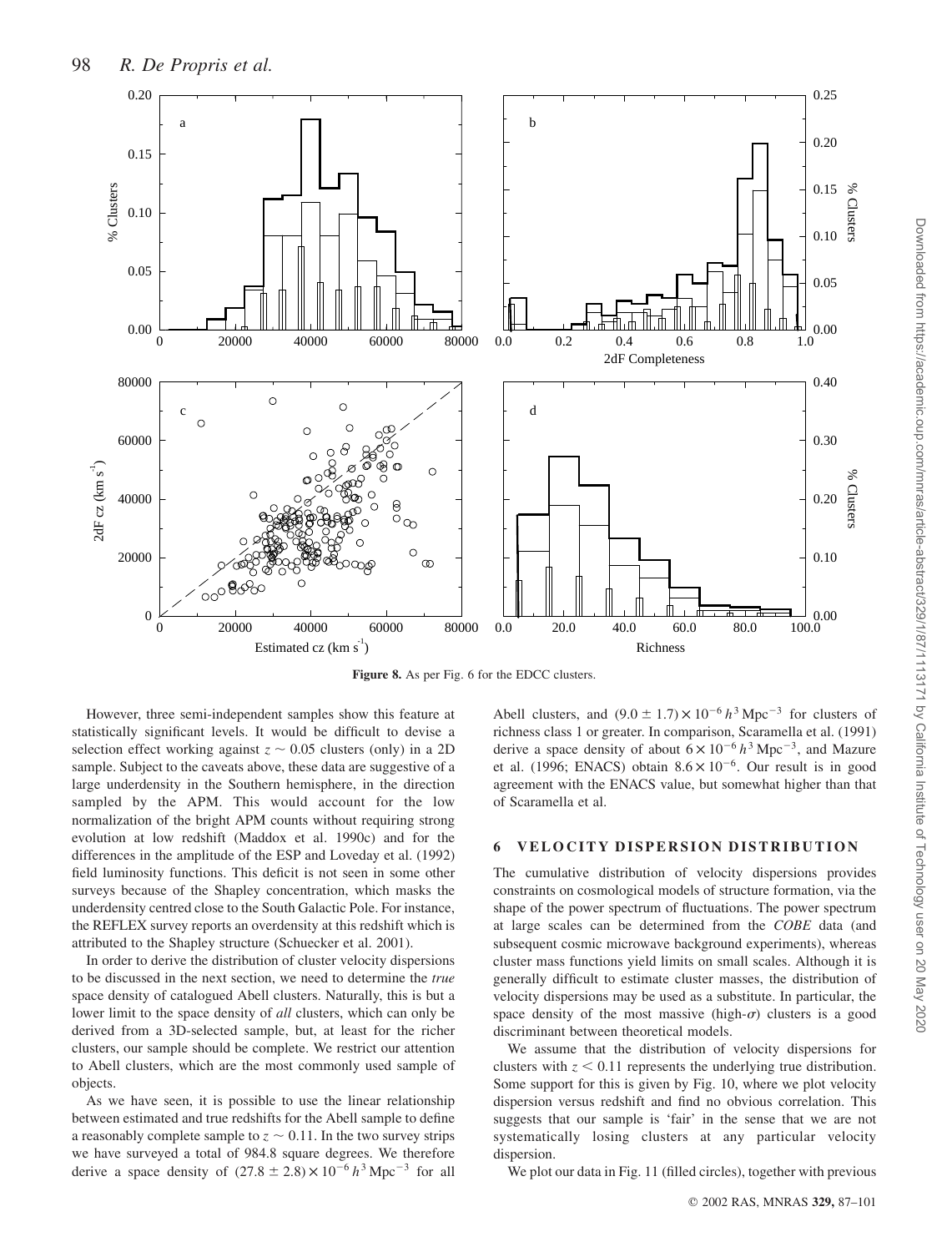

Figure 9. Variation of space density (normalized to volume) for Abell, APM and EDCC clusters and the RASS1 sample. Units of density are arbitrary.

work by Girardi et al. (1993), Zabludoff et al. (1993) and Mazure et al. (1996) (all as lines). For the sake of comparison, we renormalize these data to our local density. These should be taken with some caution, especially at low velocity dispersions, where our sample includes low-richness objects (and all the samples become incomplete at some level), but should be reasonable at high velocity dispersions, where our results are in acceptable agreement with previous data.

The most robust result of our analysis is the confirmation of a relative lack of high- $\sigma$  clusters. As a matter of fact, since interloper galaxies cause a spurious high- $\sigma$  tail in the distribution (van Haarlem et al. 1997), we feel we can derive a significant value to the space density of  $N(\sigma > 1000 \text{ km s}^{-1})$  clusters. We consider only clusters whose *derived* redshifts place them within  $z < 0.11$ . This is equivalent to  $(3.6 \pm 1) \times 10^{-6} h^3$  Mpc<sup>-3</sup> and may be compared with theoretical models by Borgani et al (1997), for instance: our data are in good agreement with a cold+hot dark matter model; a  $\Lambda$ CDM model with  $\Omega_M = 0.3$  underpredicts the space density of clusters whereas one with  $\Omega_M = 0.5$  slightly overpredicts it;  $\tau$ CDM models are acceptable as long as  $\sigma_8 < 0.67$ ; open CDM models with  $\Omega_M = 0.6$  are in good agreement with our results, and standard CDM models normalized to COBE (as are all models in Borgani et al.) are inconsistent with our derived space density. The data therefore favour low matter densities or small values of  $\sigma_8$  (where  $\sigma_8$  is the rms fluctuation within a top-hat sphere of  $8 h^{-1}$  Mpc radius). This would bring cluster results into better agreement with the COBE data (e.g. Bond & Jaffe 1999).

## 7 SUMMARY

We have analysed a sample of 1149 previously catalogued clusters of galaxies that lie within the 2dFGRS. The results of this analysis can be summarized as follows.

(1) New redshifts (and velocity dispersions) have been derived for a sample of 263 (208) clusters in the Abell sample, 84 (75) APM clusters and 224 (174) EDCC clusters.

(2) Of the 1149 clusters, 753 appear to have no counterpart in each of the other catalogues and are thus unique.

(3) The level of contamination of our clusters by fore/background groups is about 10 per cent for the Abell sample. However, if we select on the original centroids, we confirm the earlier results of Lucey (1983) and Sutherland (1988) that for about 15–20 per cent of the Abell and EDCC clusters, background and foreground groups substantially boost the derived surface density and may lead to poor groups being erroneously identified as clusters. This shows that the presence of interloper groups and galaxies may skew the apparent richness and structure of clusters.

(4) The space density of rich Abell clusters is broadly consistent with previous work. For all Abell clusters the derived space density is  $(27.8 \pm 2.8) \times 10^{-6} h^3$  Mpc<sup>-3</sup>; for  $R > 1$  clusters, we find a space density of  $(9.0 \pm 1.7) \times 10^{-6} h^3$  Mpc<sup>-3</sup>. This is broadly consistent with, but better determined than, previous work.

(5) We find evidence for the existence of an underdensity of clusters in the Southern hemisphere at  $z \sim 0.05$ .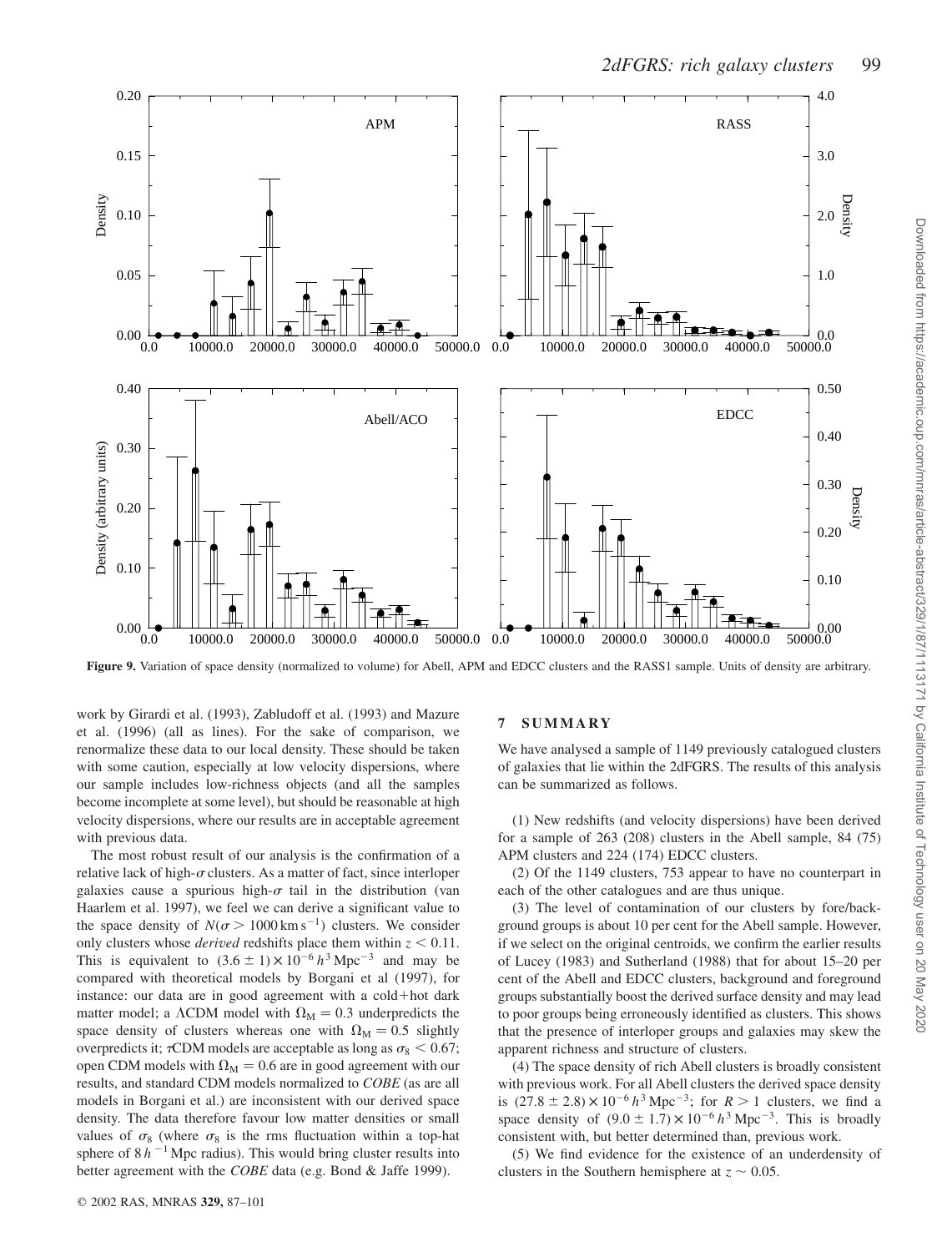

Figure 10. Derived velocity dispersion versus redshift for the Abell sample, showing the lack of correlation.



Figure 11. Distribution of velocity dispersions for our sample and previous work. We have renormalized Girardi et al. and Mazure et al. data for the sake of comparison.

(6) We derive an upper limit to the space density of clusters with velocity dispersion greater than  $1000 \text{ km s}^{-1}$ . This is shown to be inconsistent with some models of structure formation, and to favour generally low matter densities and low values of the  $\sigma_8$ parameter.

Council for this work. We are indebted to the staff of the Anglo-Australian Observatory for their tireless efforts and assistance in supporting 2dF throughout the course of the survey. We are also grateful to the Australian and UK time assignment committees for their continued support for this project.

#### ACKNOWLEDGMENTS

RDP and WJC acknowledge funding from the Australian Research

## **REFERENCES**

Abell G. O., 1958, ApJS, 3, 211 Abell G. O., Corwin H. G., Olowin R., 1989, ApJS, 70, 1 (ACO)